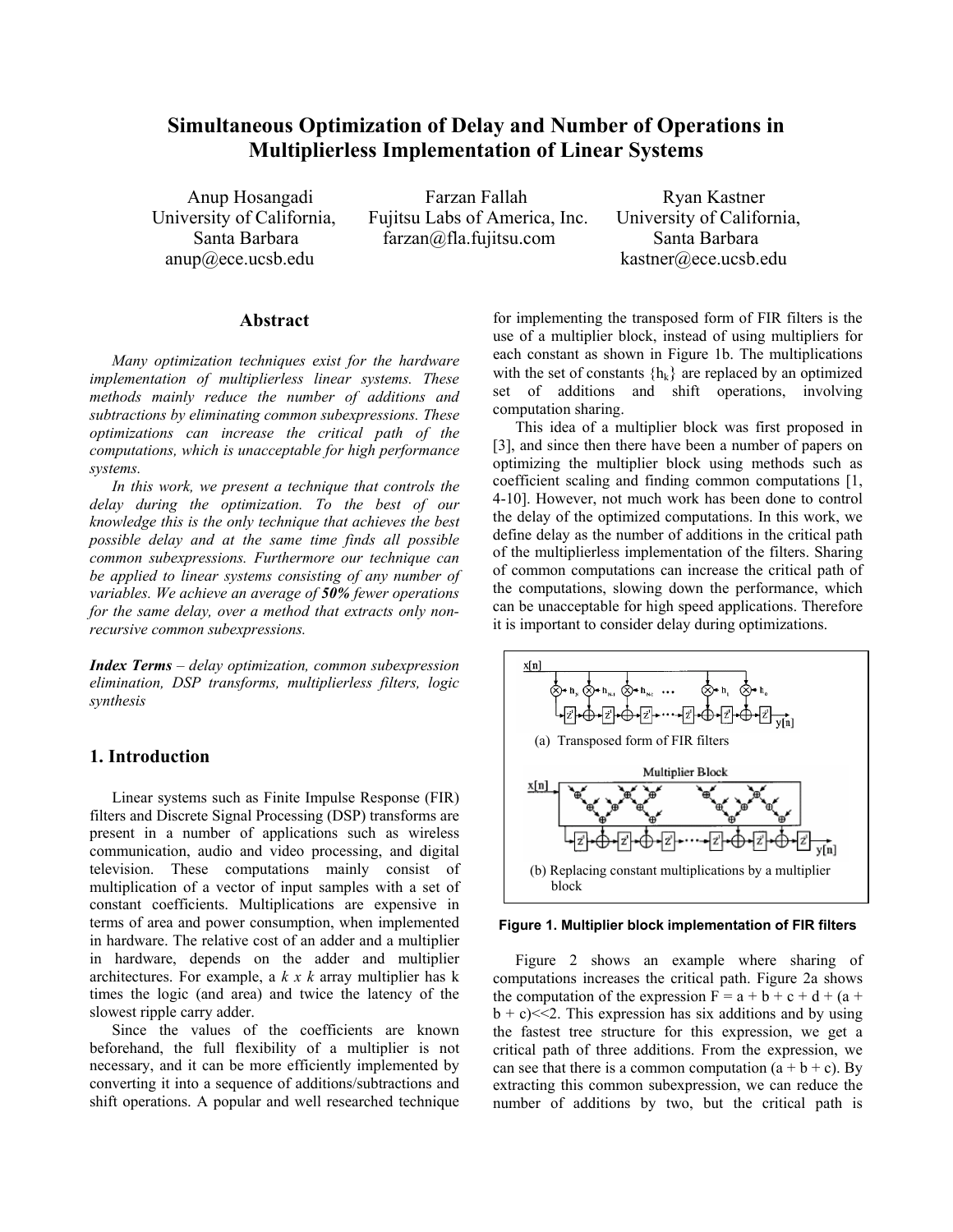increased to four adder steps as shown in Figure 2b. Figure 2c, shows the result of a more careful selection of common subexpressions. Here  $(a + b)$  is selected as a common subexpression, and though the savings in the number of additions is only one, the critical path does not increase. We use this example to show the working of our algorithm.

 Thus it can be seen that delay can increase if common subexpressions are not extracted carefully. Most of the earlier works have concentrated on reducing the number of operations. In this paper we have modified common subexpression elimination algorithms to perform delay aware common subexpression elimination. Delay can be easily controlled by using simple optimization algorithms such as the Non-Recursive Common Subexpression Elimination (NRCSE) algorithm [1], but the reduction in the number of operations is significantly reduced, as we show in our experimental results section.



**Figure 2. Optimization example a) Original expression tree b) Eliminating common subexpressions c) Delay aware common subexpression elimination** 

 The techniques for common subexpression elimination that we show in this paper are based on the Fast Extract (FX) algorithm [11, 12]used for Boolean expression optimization. We have adapted these techniques to optimize arithmetic expressions consisting of addition, subtraction and shift operators. The rest of the paper is organized as follows. Section 2 introduces the terminologies used in this paper and formulates the problem that is solved. Section 3 presents some related work on multiplierless implementation of linear systems, and compares their contributions with ours. Section 4 presents some background work on the algebraic methods used for eliminating common subexpressions. We present the delay aware optimization technique in Section 5. In Section 6, we present experimental results and finally conclude the paper in Section 7.

### **2. Problem formulation**

 In this section we introduce the terminology used in the paper and formulate the problem to be solved.

CSD representation: CSD (Canonical Signed Digit) representation of a constant is a signed digit representation, using the digit set  $\{1,0,-1\}$ . This representation gives the minimum number of non-zero digits [13] because of which it is widely used in multiplierless implementations. For example, consider the implementation of 7\*X. Using two's complement representation for the constant, this can be implemented as  $X + X \le 1 + X \le 2$ . Using CSD representation, this can be represented using one fewer addition as  $X \leq 3 - X$ .

Minimum latency for a linear system: Let us assume that we are only interested in the fastest tree implementation of the set of the additions and subtractions of a linear system. We assume that we have enough adders to achieve the fastest tree structure and achieve the minimum possible latency. The minimum latency of the system is then determined by the expression having the maximum number of terms. Let  $N_{\text{max}}$  be the number of terms in the longest expression. The latency of the system is then given by

Min-Latency = 
$$
\lceil \log_2 N_{\text{max}} \rceil
$$
 (I)

For the expression in Figure 2, which has seven terms, the minimum latency is  $\lceil \log_2 7 \rceil = 3$ . This is the minimum possible latency, for the linear system, and is obtained without computation sharing. Sharing of computations will decrease the number of additions/subtractions, but it cannot decrease the length of the critical path. In fact sharing can increase the length of the critical path, as was illustrated in Figure 2.

 For the case of the multiplier block implementation of FIR filters (as shown in Figure 1), the minimum latency is governed by the constant coefficient having the most number of non-zero digits  $K_{\text{max}}$  in its CSD representation. The minimum latency is then given by

$$
Min\text{-}Latency = \lceil \log_2(\mathbf{K}_{\text{max}} - 1) \rceil \quad (\text{II})
$$

Recursive and Non-Recursive Common Subexpression Elimination: A recursive common subexpression is a subexpression that contains at least one other common subexpression extracted before. For example, consider the constant multiplication (1010-101010-1)\*X as shown in Figure 3a. The common subexpression  $d_1 = X + X \ll 2$ (Figure 3b) is non-recursive, and it reduces the number of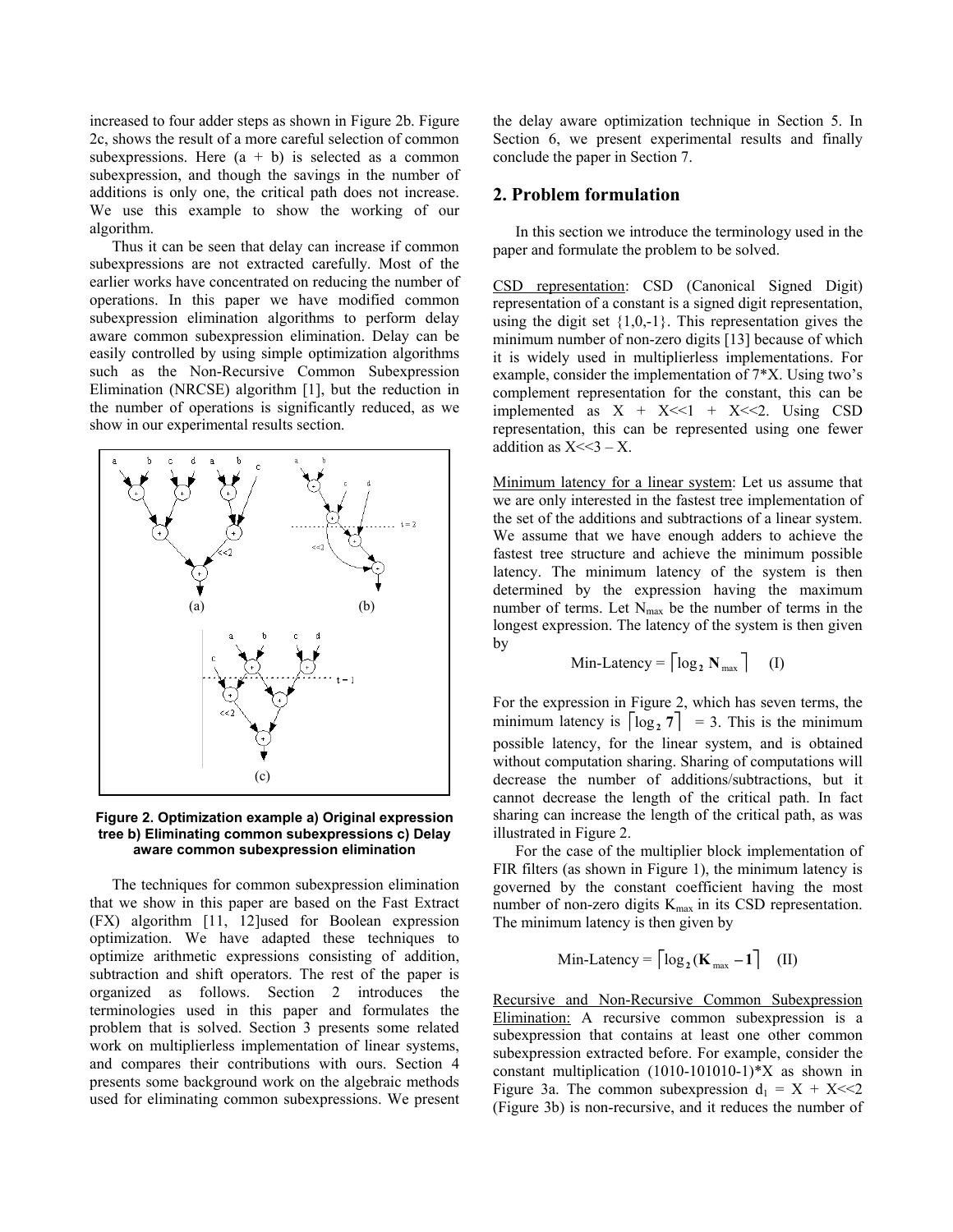additions by one. Now, the common subexpression  $d_2$  =  $(d_1 \ll 2 - X)$  is recursive since it contains the variable  $d_1$ which corresponds to a previously extracted common subexpression. Extracting this leads to the elimination of one more addition.

Problem statement: The problem that we are targeting in this paper can be stated thus. Given a multiplierless realization of a linear system, minimize the number of additions/subtractions as much as possible such that the latency does not exceed the minimum specified latency. In this work we constrain this latency to the minimum possible latency, as described by equations I and II. As per the problem statement, we try to eliminate as many additions as possible by exploring even recursive common subexpression elimination.

 $F = (1010-101010-1)*X$  $= X \le 10 + X \le 8 - X \le 6 + X \le 4 + X \le 2 - X$ (a) Original expression  $d_1 = X + X \leq 2$  $F = d_1 \ll 8 + d_1 \ll 2 - X \ll 6 - X$ (b) Non-recursive common subexpression elimination  $d_1 = X + X \leq 2$  $d_2 = d_1 \leq 2 - X$  $F = d_2 \ll 6 + d_2$ (c) Recursive common subexpression elimination

#### **Figure 3. Recursive and Non-Recursive common subexpression elimination**

### **3. Related Work**

 There have been a number of works on the multiplierless realization of linear systems particularly for the optimization of the multiplier block of the FIR digital filters (shown in Figure 1) [1, 3-10, 14]. These works are based on finding common digit patterns in the coefficients, since they are all used to multiply only a single variable at a time. These techniques range from graph based coefficient synthesis techniques [3-6], to exhaustive enumeration of all possible digit patterns [8, 14]. There has also been some work on matrix form of linear systems, which involve multiple variables [2, 15-17]. The optimizations in these works are performed by matrix splitting to modify the constants [15, 16] and performing common subexpression elimination. Despite the large number of techniques for redundancy elimination, unfortunately, there are not many methods developed for controlling the critical path, which is essential in the design of high speed systems.

 We found one technique that promised the realization of filters with the given delay constraints, described in [7, 18]. The authors make use of the methods BHM (Modified Bull Horrocks method [4]) and the RAGn (n-dimensional Reduced Adder Graph Method [3] to obtain reduction in the number of operations. They then use a set of transformations in an iterative loop to reduce the delay. If these transformations are not able to decrease the delay, then the algorithm reverts back to the original CSD representation. These methods use graph synthesis methods for finding common computations, by using partial sums common in coefficients to implement other coefficients. These methods are not suited for delay optimization because they create a long chain of dependencies. The delay improvement proposed in [7], uses an iterative improvement where a number of optimizations are reversed. In contrast to this backtracking algorithm, our method controls delay during the processing of selecting common subexpressions. Furthermore, our algorithm can handle linear systems involving multiple variables, and can thus be used for a wider range of linear systems.

In the work done by  $[1]$ , the authors use a two-term non-recursive common subexpression elimination algorithm for reducing the number of operations. They restrict the type of subexpressions to the type shown in Figure 3b, with each subexpression restricted to only two terms. It is obvious that such a policy does not increase the critical path of the computations, but this produces limited reduction in the number of operations, since the savings produced by recursive common subexpressions is not explored. For example, the optimizations shown in Figure 3b and Figure 3c both have a critical path of three adder steps, but the use of recursive common subexpressions leads to a saving of one more addition.

### **4. Common Subexpression Elimination**

 In this section, we briefly describe the common subexpression elimination algorithm, on which the proposed work is based on. We use a polynomial transformation of linear systems, which allows us to optimize multiple variable systems. Subexpression elimination is achieved using a greedy iterative algorithm, where the best two-term common subexpression is extracted in each iteration. A detailed description of this extraction algorithm can be found in [2].

#### **4.1 Polynomial transformation of linear systems**

Using a given representation of the constant C, the multiplication with the variable X (assuming only fixed point representation) can be represented as

$$
C^*X = \sum_i \mathbf{XL}^i \quad (III)
$$

The exponent of L represents the magnitude of the left shift and the i's represent the digit positions of the nonzero digits of the constants. For example the multiplication  $7^*X = (100-1)_{\text{CSD}}^*X = X \le 3 - X = XL^3 - X$ , using the polynomial transformation. Consider the example expression used in Figure 2, which is reproduced in Figure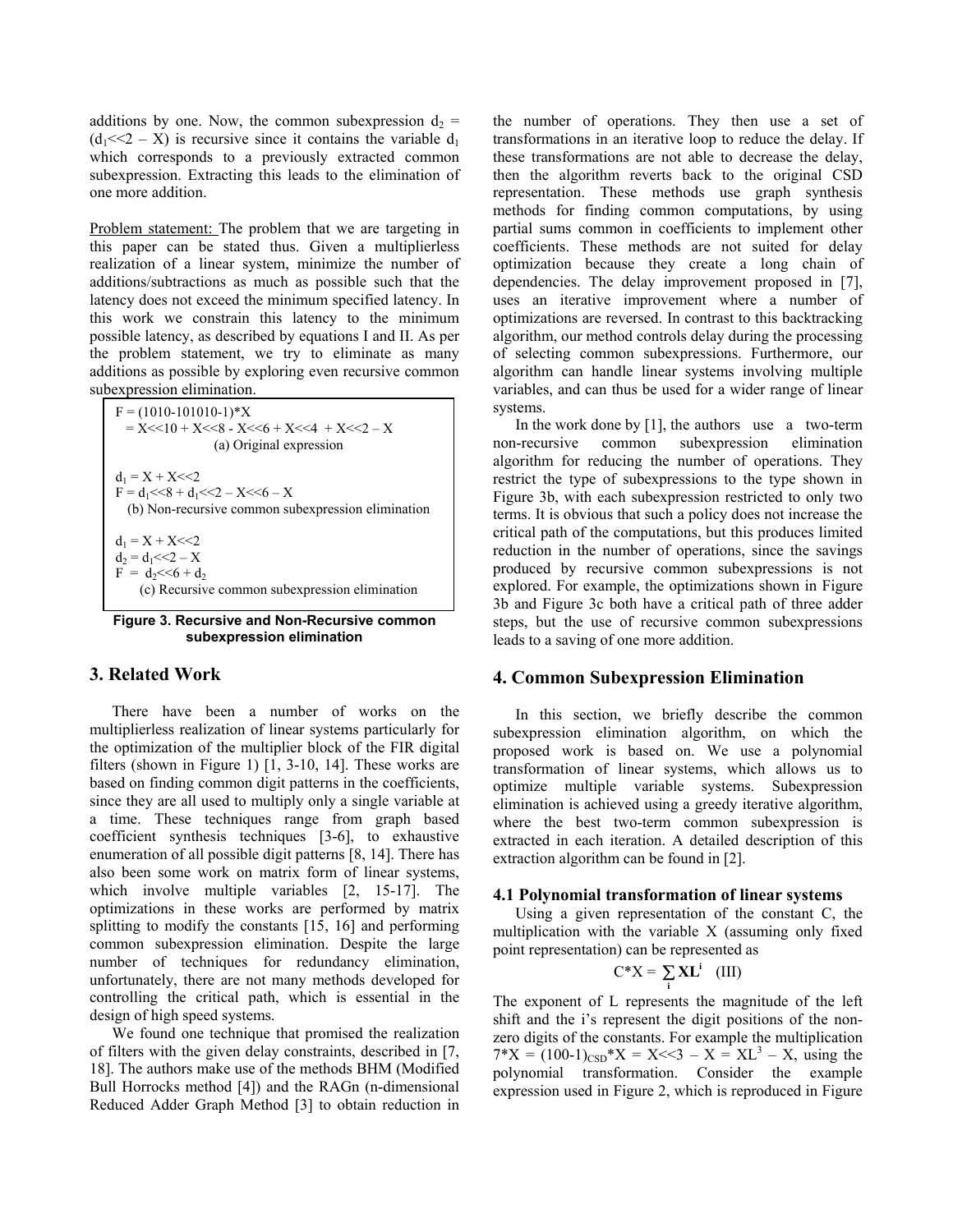5a. Using the polynomial transformation, the expression is rewritten as shown in Figure 5b.

#### **4.2 Concept of two-term divisors**

 Common subexpressions are found by intersections among the set of two-term divisors (called only divisors from now on). Divisors are obtained from every pair of terms in an expression by dividing by the minimum exponent of L. For example consider the expression  $P = a$  $+ bL^2 + cL^3$ . Consider the two terms  $\{ +bL^2, +cL^3 \}$ . The minimum exponent of L in these two terms is  $L^2$ . Dividing by  $L^2$  gives the divisor (b + cL). The number of divisors in

an expression with N terms is  $\begin{bmatrix} 1 \\ 2 \end{bmatrix}$ J  $\backslash$  $\overline{\phantom{a}}$  $\overline{\mathcal{L}}$ ſ  $\binom{N}{2}$ .

 Finding intersections among these set of divisors can extract the two-term common subexpressions. Two divisors are said to **intersect** if they are derived from disjoint terms and they are the same, with or without reversing their signs. Therefore by this definition, the divisors  $X_1 - X_2$  and  $X_2 - X_1$  are said to intersect, if they are derived from disjoint terms. Two divisors are said to **overlap** if at least one of the terms from which they are obtained is common.

> $F = a + b + c + d + a \ll 2 + b \ll 2 + c \ll 2$  (a) Expression used in Figure 2.  $F = a + b + c + d + aL^{2} + bL^{2} + cL^{2}$ (b) Using polynomial transformation

### **Figure 5. Polynomial transformation for example expression**

 These divisors are quite significant since all common subexpressions can be found by an intersection among the set of divisors, as is illustrated by the following theorem.

*Theorem:* There exists a multiple term common subexpression in a set of expressions *if and only if* there exists a non-overlapping intersection among the set of divisors of the expressions.

A detailed proof of this theorem can be found in [2].

# **5. Delay aware common subexpression elimination**

 In this section, we present the algorithm for delay aware common subexpression elimination. This algorithm is based on the algebraic method described in Section 4, which is detailed in [2]. The algorithm takes into account the effect of delay on selecting a particular divisor as a common subexpression. Only those instances of a divisor that do not increase the delay of the expression beyond the maximum specified delay limit are considered. We first describe how the delay of an expression on selection of divisor instances can be calculated. We then explain the main algorithm.

### **5.1 Calculating delay**

Each divisor is associated with a **level** which represents the delay in terms of the number of adder steps involved in computing the divisor. Each divisor is also associated with the number of original terms that are covered by it. This is illustrated in Figure 6.

 The procedure for calculating the delay of an expression, after selecting a divisor D, is outlined in Figure 7. The terms  ${T<sub>E</sub>}$  of the expression are partitioned into the terms  ${T<sub>1</sub>}$  covered by the divisor and the remaining terms  ${T_2}.$ 

$$
F = a + b + c + d
$$
  
\n
$$
d_1 = (a + b) \text{ Level}(d_1) = 1
$$
  
\nOriginal terms covered  $(d_1) = 2$   
\n
$$
d_2 = d_1 + c \text{ Level}(d_2) = 2
$$
  
\nOriginal terms covered  $(d_2) = 3$ 

#### **Figure 6. Divisor information**

 $p = #$  of instances of Divisor D in expression  $t =$  Delay(adder-steps) in computing divisor D  ${T_1}$  = current terms covered by 'p' instances of D  ${T<sub>E</sub>}$  = current terms in the expression  ${T_2} = {T_E} - {T_1} =$  Remaining terms K = # of Values in  $\{T_2\}$  still available for computation after time t Total values available =  $p + K$ Delay of expression =  $(t + \lceil \log_2(p+K) \rceil)$ 

#### **Figure 7. Procedure for calculating delay**

The delay is calculated from the number of values that are available for computation after the time (t) taken to compute the divisor under investigation. Among  ${T_1}$ terms, there will be 'p' values available corresponding to the 'p' instances of the divisor. We need to find the number of values from  ${T_2}$  that are available after time t. In general, we need to schedule the terms in  ${T<sub>2</sub>}$  to get this information. But scheduling for every candidate divisor using a simple algorithm like As Soon As Possible (ASAP), which is quadratic in the number of terms is expensive. For a lot of cases, we can estimate this number using a simple formula.

Let  $T_{20}$  be the number of original terms corresponding to the terms in  ${T_2}$ . If none of the terms in  ${T_2}$  have been covered by any divisor, or they are covered by divisors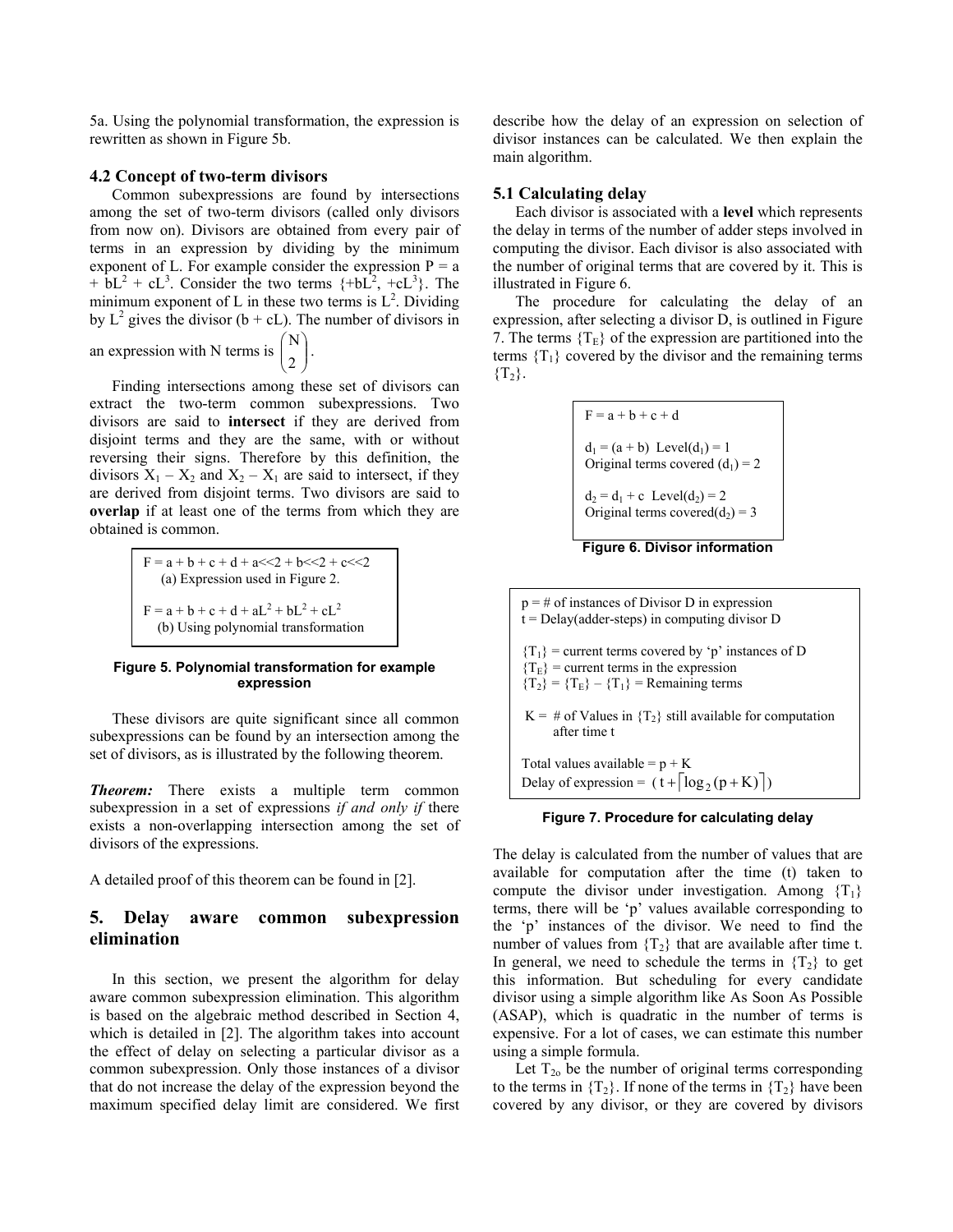covering power of two original terms implemented in the fastest tree structure (covering  $2<sup>j</sup>$  original terms with delay j), then K can be quickly calculated using the formula

$$
K = \left\lceil \frac{T_{2o}}{2^t} \right\rceil \qquad (IV)
$$

The cases in which we can speedup the algorithm are:

1. The divisor covers power of 2 original terms with the fastest possible tree structure  $(2^j)$  original terms with delay of j). In this case, we do not even need to estimate the delay, and all non-overlapping instances can be extracted without increasing the delay.

2. The remaining terms (terms not covered by the divisor) have not been covered by any divisor.

3. Of the remaining terms (terms not covered by the divisor), some or all of the terms may be covered by divisors. If these divisors cover power of 2 original terms with the fastest possible tree structure, then the formula can be used. Using these pruning conditions helps to significantly speed up the algorithm, as we report in the experimental results section. If the terms in  $\{T_2\}$  do not satisfy this criterion, then K has to be calculated using ASAP (As Soon As Possible) Scheduling [19].

F = a + b + c + d + aL<sup>2</sup> + bL<sup>2</sup> + cL<sup>2</sup>  
\nd<sub>1</sub> = (a + b) : delay = t = 1  
\np = 2 instances of d<sub>1</sub> in F  
\n{T<sub>1</sub>} = {a,b, aL<sup>2</sup>, bL<sup>2</sup>}  
\n{T<sub>2</sub>} = {c,d,cL<sup>2</sup>}  
\nK = 2  
\nDelay = 1+
$$
\lceil log_2(2+2)\rceil
$$
 = 3  
\n(a) Selecting d<sub>1</sub> = (a + b)  
\nF = d<sub>1</sub> + d<sub>1</sub>L<sup>2</sup> + c + d + cL<sup>2</sup>  
\nd<sub>2</sub> = (d<sub>1</sub> + c) : delay(d<sub>2</sub>) = t = 2  
\np = 2  
\n{T<sub>1</sub>} = {d<sub>1</sub>, c, d<sub>1</sub>L<sup>2</sup>, cL<sup>2</sup>}  
\n{T<sub>2</sub>} = {d}  
\nK = 1  
\nDelay = 2 +  $\lceil log_2(2+1) \rceil$  = 4  
\n(b) Selecting d<sub>2</sub> = (d<sub>1</sub> + c)

#### **Figure 8. Delay calculation for example expression**

 The delay calculation for our example expression is illustrated in Figure 8. In 8a, the delay calculation for divisor  $d_1 = (a + b)$  is illustrated. The delay of this divisor is one adder step. The expression tree corresponding to the selection of this divisor is shown in Figure 2c. From this figure, we can see that four values are available for computation after one adder step. Two of them (p) correspond to the two uses of the divisor  $d_1$  and  $K = 2$  of them are from  $\{T_2\}$  (the terms other than those covered by

 $d_1$ ). K can also estimated by the formula in Equation IV. The delay is calculated to be 3.

Figure 8b shows the delay calculation when  $d_2 = (d_1 + c)$  is selected. The delay of the divisor  $d_2$  is two adder steps. The expression tree showing the selection of  $d_2$  can be seen in Figure 2b. From the figure, the number of values available for computation after  $t = 2$  adder steps is three. Two of them (p) correspond to the two uses of divisor  $d_2$ and the other one (K) corresponds to the value d. K can also be calculated using equation IV. The delay is calculated to be 4, and the expression tree is as shown in Figure 2b.

#### **5.2 Optimization algorithm**

 The main algorithm is shown in Figure 9. The algorithm consists of two steps. In the first step, frequency statistics of all the distinct divisors are computed and stored. This is done by generating divisors  ${D_{new}}$  for each expression and looking for intersections in the existing set {D} of generated divisors. For every intersection, the frequency statistic of the matching divisor  $d_1$  in  $\{D\}$  is updated and the matching divisor  $d_2$  in  $\{D_{new}\}\$ is added to the list of intersecting **instances** of  $d_1$ . The unmatched divisors in  ${D_{\text{new}}}$  are then added to  ${D}$  as distinct divisors.



 In the second step of the algorithm, the best divisor is selected and eliminated in each iteration. We define the "best divisor" to be the divisor that has the most number of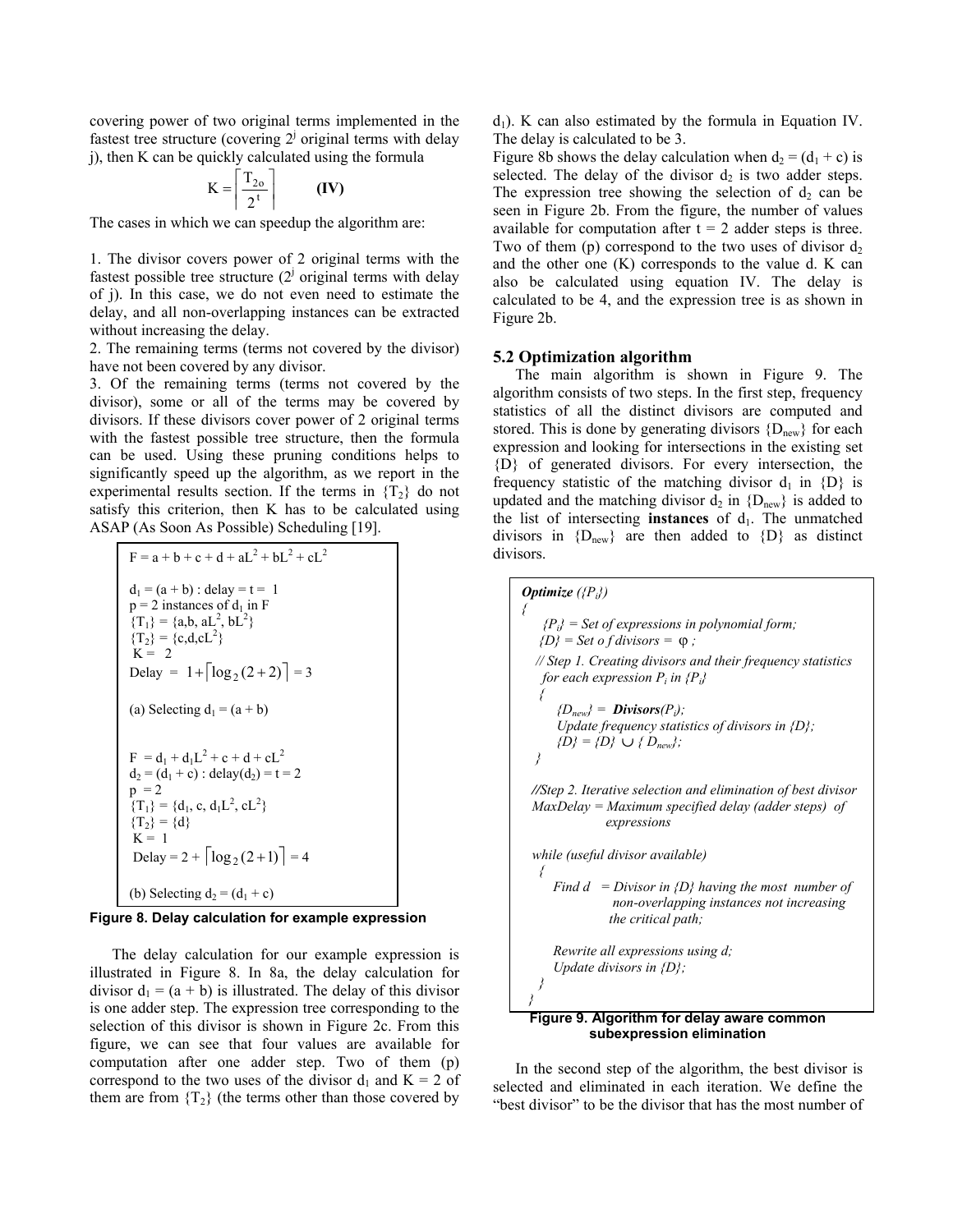non-overlapping instances that do not increase the delay of the expressions beyond the maximum specified value. This value known as the *true value* is calculated for each distinct candidate divisor. The procedure for calculating this *true value* is given in Figure 10. The set {d<sub>instances</sub>} contains the instances of the divisor d in the set of expressions. For each expression  $P_i$  that contains some of these instances, the set of valid instances {Valid  $d$ } which do not increase the delay of the expression beyond MaxDelay, is computed. This is repeated and accumulated over all such expressions Pi.

 The set of allowed instances {Allowed\_instances} now contains the set of all non-overlapping instances of divisor d that do not increase the delay. This number of elements in this set represents the true value of the divisor.

 After extracting the best divisor, the expressions are rewritten using the divisor. Some divisors from {D} will be eliminated and some new divisors will be added, due to the rewriting of the expressions. The frequency statistics of the divisors will also change. All this is done dynamically in our algorithm.

 For our example expression F shown in Figure 5, assume that the maximum specified delay MaxDelay is 3 adder steps, which is equal to the critical path of the expression. The divisor  $d_1 = (a + b)$  has two instances in F. The delay of the expression F is calculated to be 3 adder steps, after selecting  $d_1$  as a common subexpression (delay calculation is illustrated in Figure 8a.

```
Find_true_value( d , MaxDelay) 
{ 
   d = distinct divisor in set of divisors {D} 
  {dinstances} = Set of instances of divisor d 
 {Pi} = Set of expressions containing 
         any of the instances in {dinstances} 
{Allowed_instances} = \varphi;
for each expression P_i in \{P_i\} { 
   {Valid d_i = Set of non-overlapping instances
                  that can be extracted in P_i without
                    making its delay > MaxDelay; 
    {Allowed_instances} 
         = {Allowed_instances} ∪ {Valid_d}i ; 
 } 
  True value = {Alloved instances};
  return True_value; 
}
```
#### **Figure 10. Algorithm to find the true value of a divisor**

 This divisor is the best divisor and is selected. After rewriting F (as shown in Figure 8b), the divisor  $d_2 = (d_1 +$ c) is examined. This divisor has 2 instances in F, but the delay of the expression is increased to 4 adder steps by choosing this divisor. Since the delay increases, it is not chosen, and the final expression is as shown in Figure 2c.

### **6. Experimental Results**

 In this section we present the results for our algorithm on a set of FIR filters and DSP transforms. We compared the delay produced by the common subexpression elimination algorithm without considering delay [2] with the delay aware common subexpression elimination algorithm presented in this paper. We also compared the number of additions and subtractions produced by the two algorithms and the Non-Recursive Common Subexpression Elimination (NRCSE) algorithm [1]. We first experimented with the following low-pass filters shown in Table 1. The filters are arranged according to the different filter specifications.

**Table 1. Filter specifications** 

| Filter #       | <b>Type</b> | Order | $\mathbf{f}_{\mathbf{p}}$ | $f_{s}$ | $R_p$          | $\mathbf{R}_{\rm s}$ |
|----------------|-------------|-------|---------------------------|---------|----------------|----------------------|
|                | BT          | 20    | 0.25                      | 0.3     | 3              | $-50$                |
| $\overline{2}$ | EP          | 6     | 0.25                      | 0.3     | 3              | $-50$                |
| 3              | LS          | 41    | 0.25                      | 0.3     | 3              | $-50$                |
| 4              | PМ          | 28    | 0.25                      | 0.3     | 3              | $-50$                |
| 5              | ВT          | 71    | 0.27                      | 0.2875  | 2              | $-50$                |
| 6              | EP          | 8     | 0.27                      | 0.2875  | 2              | $-50$                |
| 7              | LS          | 172   | 0.27                      | 0.2875  | $\overline{2}$ | $-50$                |
| 8              | PМ          | 119   | 0.27                      | 0.2875  | $\overline{2}$ | $-50$                |
| 9              | EP          | 13    | 0.27                      | 0.29    | 2              | $-100$               |
| 10             | LS          | 326   | 0.27                      | 0.29    | 2              | $-100$               |
| 11             | PМ          | 189   | 0.27                      | 0.29    | $\overline{c}$ | $-100$               |

 There are 4 types of filters that we implemented: Butterworth (BT), Elliptical (EP), Least Square (LS), and Park Mc-Clennan (PM) filters. The orders represent the number of taps in the filters, which is the number of multiplications that need to be replaced by a multiplier block.  $f_p$  and  $f_s$  represent the passband and the stopband frequencies respectively.  $R_p$  and  $R_s$  represent the passband ripple and the stopband ripple (in dB) respectively. Table 2 gives the results for these filters in terms of the number of operations and critical path for the delay ignorant method [2], and the algorithm presented in this paper. All the coefficients in these filters are converted to integers and rounded, and are represented using 24 digits of precision.

 Table 2 shows the number of additions (A) and critical path in terms of number of adder steps (CP) for the different optimization algorithms. From the above table, it can be seen that the algorithm that only considers common subexpression elimination exceeds the critical path in many cases. The delay aware optimization algorithm presented in this paper controls the delay in every step of the algorithm and therefore does not exceed the critical path. Due to the restrictive selection of common subexpressions this algorithm has **7.4%** more additions/subtractions over [2], but we still reduce the number of additions/subtractions by **70%** over the original representation. The table also shows the optimization done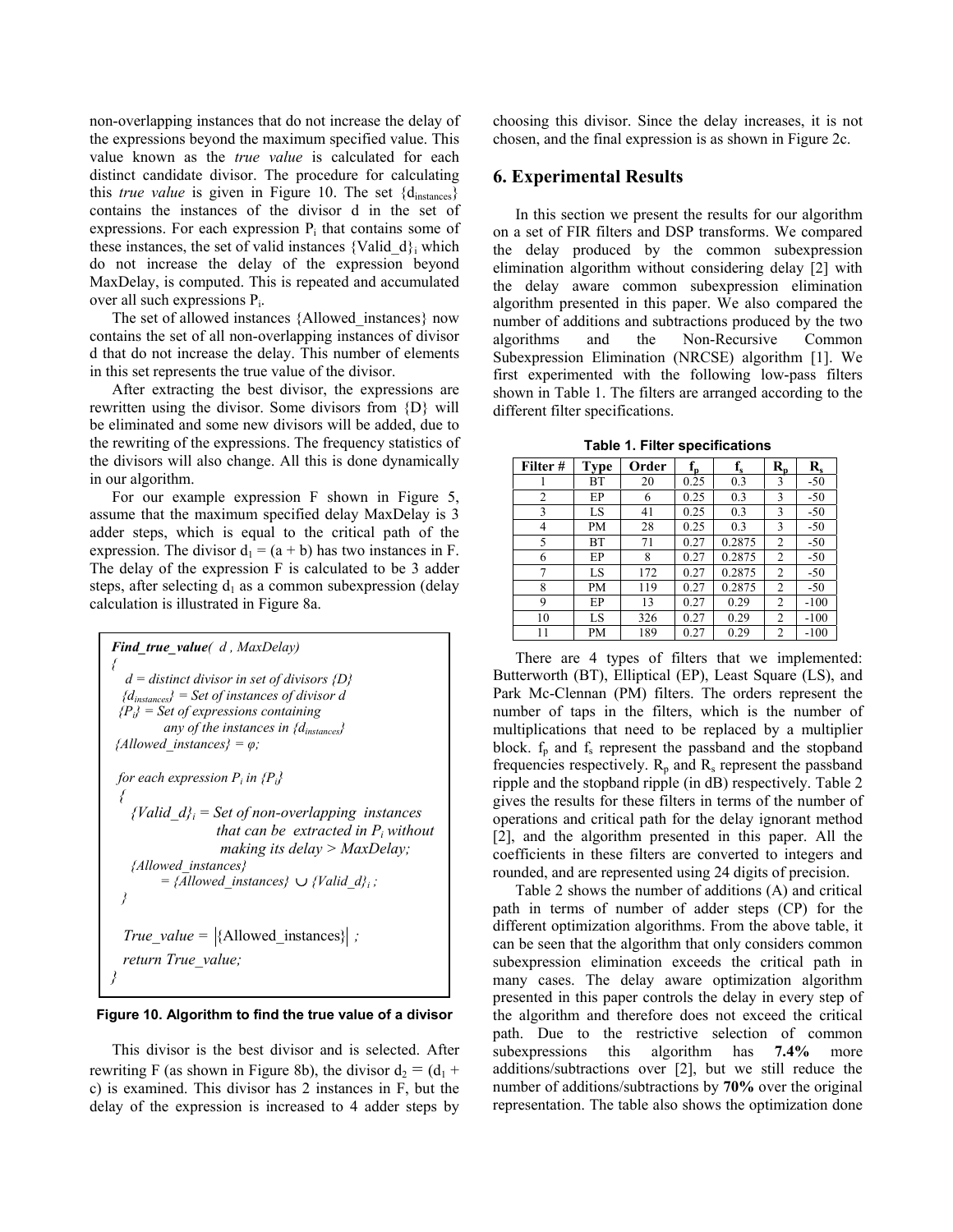by the non-recursive common subexpression elimination algorithm (NRCSE). Though the critical path is not exceeded in any case, it can be seen that the number of additions can be further reduced by **50.3%** on an average by exploring recursive common subexpressions, as is done by our method. The average run time of our delay aware optimization algorithm was only **0.1s**.

| Filter #       | Original |          | <b>NRCSE</b><br>[1] |          | $[2]$ |          | <b>This</b><br>paper |                |
|----------------|----------|----------|---------------------|----------|-------|----------|----------------------|----------------|
|                | A        | $\bf CP$ | A                   | $\bf CP$ | A     | $\bf CP$ | A                    | $\bf CP$       |
| 1              | 106      | 4        | 59                  | 4        | 24    | 4        | 24                   | 4              |
| $\overline{2}$ | 158      | 4        | 102                 | 4        | 46    | 5        | 46                   | $\overline{4}$ |
| 3              | 238      | 4        | 146                 | 4        | 67    | 6        | 74                   | 4              |
| 4              | 26       | 3        | 16                  | 3        | 10    | 3        | 10                   | 3              |
| 5              | 234      | 4        | 129                 | 4        | 60    | 5        | 60                   | 4              |
| 6              | 656      | 4        | 378                 | 4        | 168   | 5        | 186                  | 4              |
| 7              | 868      | 4        | 527                 | 4        | 217   | 6        | 248                  | 4              |
| 8              | 44       | 4        | 27                  | 4        | 14    | 4        | 14                   | 4              |
| 9              | 988      | 4        | 652                 | 4        | 281   | 7        | 334                  | 4              |
| 10             | 1414     | 4        | 917                 | 4        | 374   | 6        | 444                  | 4              |
| 11             | 82       | 4        | 49                  | 4        | 24    | 5        | 26                   | 4              |
| Average        | 437.6    | 3.9      | 273                 | 3.9      | 116.8 | 5.1      | 133.3                | 3.9            |

**Table 2. Experiments on FIR filters**

We also experimented with a few common DSP transforms the Discrete Cosine Transform (DCT), Inverse Discrete Cosine Transform (IDCT), Discrete Fourier Transform (DFT), Discrete Sine Transform (DST) and Discrete Hartley Transform (DHT) [20]. We considered the case where these transforms have 16x16 constant matrices (16-point transforms). Each coefficient has been quantized to 24 digits of precision. Table 3 shows the results for the multiple variable case.

**Table 3. Experiments on DSP transforms (multivariable)** 

| <b>Transform</b> | Original |          | $\mathbf{2}$ |          | This paper |          |
|------------------|----------|----------|--------------|----------|------------|----------|
|                  | А        | $\bf CP$ | А            | $\bf CP$ |            | $\bf CP$ |
| DCT              | 2033     | 8        | 946          | 8        | 946        |          |
| <b>IDCT</b>      | 1784     |          | 861          | 8        | 923        |          |
| <b>DFT</b>       | 1761     |          | 853          | 8        | 925        |          |
| <b>DST</b>       | 2066     |          | 949          |          | 949        |          |
| <b>DHT</b>       | 2174     | 8        | 1013         | 8        | 1013       |          |
| Average          | 1963.6   | 7.6      | 924.4        | 8        | 951.2      | 7.6      |

Here A represents the number of additions and CP represents the critical path in the number of adder steps. We did not compare the results produced by the NRCSE algorithm [1], since that algorithm only optimizes FIR filters, where only a single variable is involved. From the above table, it can be seen that the algorithm that only extracts common subexpressions produces expressions with increased critical path in some cases. The delay aware algorithm controls the critical path, with minimal difference in the number of operations compared to the algorithm in [2]. The delay aware algorithm still manages to reduce the original operation count by **51.3%.** The average run time of our delay aware optimization algorithm was **298.6s** for these examples.

#### **Speedup achieved by using formula in Equation IV**

 The formula in equation IV is used to reduce the number of calls to the ASAP scheduling algorithm, for the cases in which it can be applied. We also implemented the algorithm where we used ASAP scheduling for all cases, and compared the run times. The average run time in this case, for the examples in Table 3 is **1197s**. Therefore we achieve a speedup of **4 times** by using the formula.

#### **7. Conclusions**

In this paper, we present an algorithm that concurrently reduces the number of operations in multiplierless implementations of linear systems and at the same time controls the critical path. This is achieved by using a method that only considers two-term common subexpressions, which allows us to consider delay during the selection process. Our algorithm considers aims to minimize as many additions as possible by exploring even recursive common subexpressions. Another advantage of this algorithm is that it can be used to optimize linear systems consisting of any number of variables. Experimental results have shown that this algorithm can control the critical path of the computations with marginal increase in the number of additions/subtractions compared to the algorithm that only considers operation reduction.

# **Acknowledgements**

 We appreciate Tom Sidle at Fujitsu Labs. of America, Inc. for assisting us in performing this research.

### **References**

- [1] M. Martinez-Peiro, E. I. Boemo, and L. Wanhammar, "Design of high-speed multiplierless filters using a nonrecursive signed common subexpression algorithm," *Circuits and Systems II: Analog and Digital Signal Processing, IEEE Transactions on [see also Circuits and Systems II: Express Briefs, IEEE Transactions on]*, vol. 49, pp. 196-203, 2002.
- [2] A.Hosangadi, F.Fallah, and R.Kastner, "Reducing Hardware Compleity of Linear DSP Systems by Iteratively Eliminating Two Term Common Subexpressions," presented at Asia South Pacific Design Automation Conference, Shanghai, 2005.
- [3] D. R. Bull and D. H. Horrocks, "Primitive operator digital filters," *Circuits, Devices and*